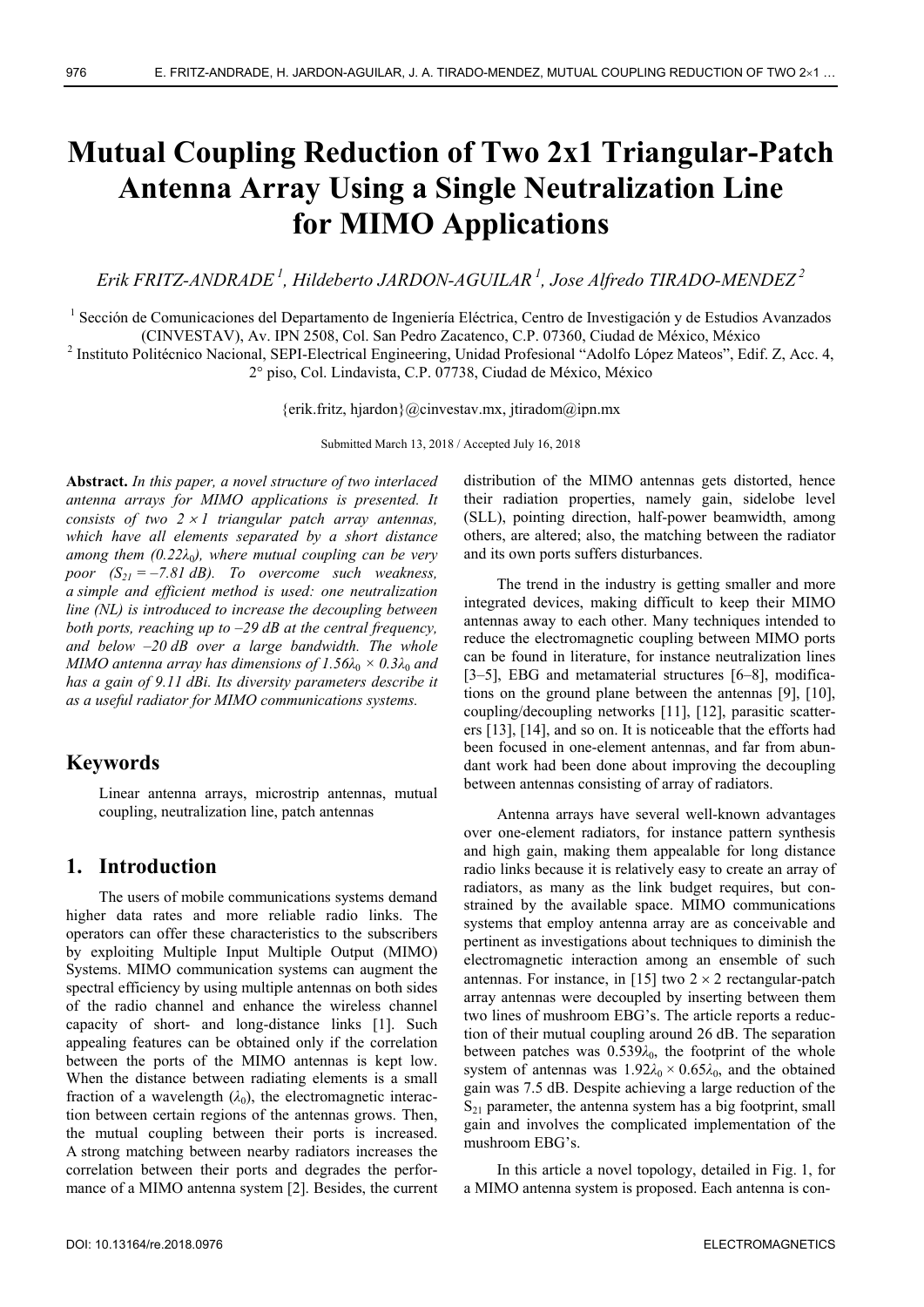

**Fig. 1.** Geometry and dimensions of the proposed antennas: (a) Top layer of the radiators, (b) detailed view of the neutralization line.

|      |                   |                     |       | $-$<br> | L <sub>ac</sub> | Le | ы,           | $W_{\rm L}$ | $\mathbf{H}$ |  |
|------|-------------------|---------------------|-------|---------|-----------------|----|--------------|-------------|--------------|--|
| 42.4 | 277<br>74<br>21.1 | 0.255<br>u<br>,,,,, | 97.89 | 36.72   | 18.09           | 10 | 120<br>114.7 |             | 250.42       |  |

**Tab. 1.** Optimized dimensions of the proposed antenna arrays (unit: mm).

formed by a  $2 \times 1$  array of triangular patches, and both arrays are interlaced. Introducing one neutralization line (NL) between the innermost patches the  $S_{21}$  parameter is reduced to a proper level for current MIMO systems [5]. The decoupling method used in this work is easier to design and perform than the presented in [15], not affecting negatively the gain radiation pattern, and has a small footprint.

### **2. Triangular Patch Antenna Array**

A microstrip patch uniform linear antenna array consists of an ensemble of such equidistant radiators, excited by a feed network. The separation among patches must impede the overlapping of the elements and must not be so large that allow the appearance of grating lobes into the visible space [16]. The patches of the array can have different forms, depending on the desired radiation characteristics; circular and rectangular are the most commonly used in literature. However, in recent years more attention had been focused on triangular patches [17], [18].

Equilateral triangle patch antennas show similar radiation features and bandwidth to the rectangular ones, but over a smaller footprint [17]. Their resonant frequency  $f<sub>r</sub>$  is calculated by (1),

$$
f_{\rm r} = \frac{2c}{3a\sqrt{\varepsilon_{\rm r}}}
$$
 (1)

where  $c$  is the speed of light in the vacuum,  $a$  is the edge length of the triangle, and  $\varepsilon$ <sub>r</sub> is the relative permittivity of the chosen substrate [18]. By means of (1), a  $2 \times 1$  triangular-patch array antenna, excited by a corporate feed for its operation at center frequency of 2.45 GHz over a Taconic RF-35 0800 substrate  $(\varepsilon_r = 3.5, \text{ height} = 2.032 \text{ mm})$ was designed, resulting in triangles of  $a = 43.6$  mm. The final dimensions of  $a$  and  $y_0$ , indicated in Tab. 1, were tuned with a finite-element method software.

The optimal separation between array elements is determined by the intended application of the antenna, observing the radiation pattern on one plane and considering that such separation is inversely proportional to the halfpower beamwidth (HPBW) and directly proportional to the sidelobe level (SLL). A parametric analysis of the distance between centers of triangular patches  $(F_s)$  was performed. and the modification of the form of the radiation pattern in the E-plane versus  $F_s$  is displayed in Fig. 2. A good compromise between HPBW and SLL can be obtained for  $0.7\lambda_0 \leq F_s \leq 0.8\lambda_0$ . For the next stages of this work,  $F_s$  was selected to be  $0.8\lambda_0 = 97.89$  mm. Thus, the  $2 \times 1$  triangularpatch array antenna has a footprint of  $140.29 \times 62.56$  mm<sup>2</sup>  $(1.14\lambda_0 \times 0.51\lambda_0)$ , reaching a gain of 9.69 dBi, SLL of –12.52 dB and front-to-back ratio (FBR) of 17.89 dB.

For comparison reasons, the same parametric analysis was performed to an array of squared-patches. The results, which follow the trend reported in [19], are also shown in Fig. 2. The parasitic lobe levels are lower for the squaredpatch case. However, by using triangular patches the distance among them is larger than when using squared patches, which is more suitable for applying a decoupling method. In the following section it will be shown that  $F_s = 0.8\lambda_0$  is more suitable for this application than a minor value.

### **3. Interlaced Antenna Arrays**

The squared-patch array presented in [15] occupies a large footprint, an undesired situation in mobile terminals. The occupied space can be reduced by interlacing two identical antenna arrays, with the same dimensions calculated in Sec. 2. The proposed topology, without a decoupling method, is presented in Fig. 3.

The definitive value of  $F<sub>s</sub>$  was determined by observing the  $S_{21}$  parameter versus the inter-element distance for the interlaced arrays. Figure 4 displays this parametrization.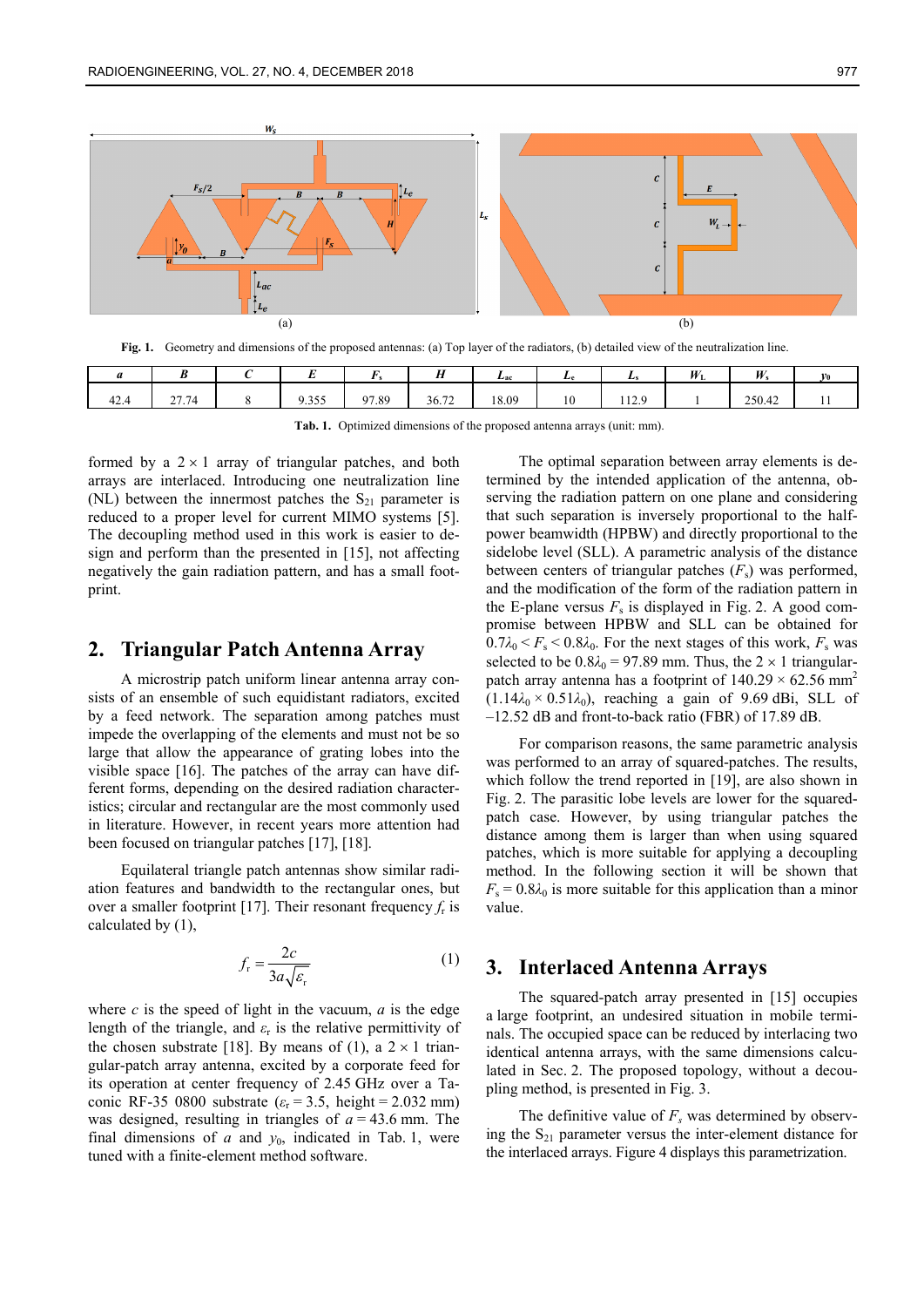

**Fig. 2.** Modification of the radiation pattern in the E plane for different separations of the patches  $(F_S)$  of a  $2 \times 1$  array. Continuous line: squared patches; dashed line: triangular patches.



Fig. 3. (a) Measured S-parameters of two  $2 \times 1$  triangular patch array antennas without any decoupling method. (b) Prototype measured with a Vector Network Analyzer.

It can be noticed that  $F_s = 0.8\lambda_0$  is the minimum inter-element distance that does not perturb the resonant frequency and obtains a reasonable footprint.

Making  $F_s = 0.8\lambda_0$ , the separation between centers of adjacent patches, which does not belong to the same array, is 0.4λ<sub>0</sub>. The distance between the closest vertices of different patches over the same axis (indicated as *B* in Tab. 1) is 27.74 mm ( $0.22\lambda_0$ ). In Fig. 3, the measured S<sub>21</sub> parameter reveals that the antennas are strongly coupled. However, a reduced rectangular footprint is obtained, being  $1.56\lambda_0 \times 0.3\lambda_0$ .

Besides the poor decorrelation between ports, the gain, the SLL and the pointing of the main beam are



**Fig. 4.** Simulated  $S_{21}$  parameter of two  $2 \times 1$  interlaced arrays, by varying the *F*s parameter.



**Fig. 5.** Radiation pattern in E plane for a conventional  $2 \times 1$ triangular-patch array antenna, compared to the simulated and measured radiation pattern of an interlaced array antenna.

slightly affected by the presence of the interlaced antenna, as can be observed in Fig. 5, which displays the simulated and measured radiation pattern of this interlaced topology, and the radiation pattern of a conventional  $2 \times 1$  triangularpatch antenna array. The main beam direction is shifted by 10°, the SLL is increased up to 4 dB and null-filling occurs. The alterations in the radiation pattern are attributed to the modifications in the surface current, caused by the electromagnetic influence of the other nearby patches.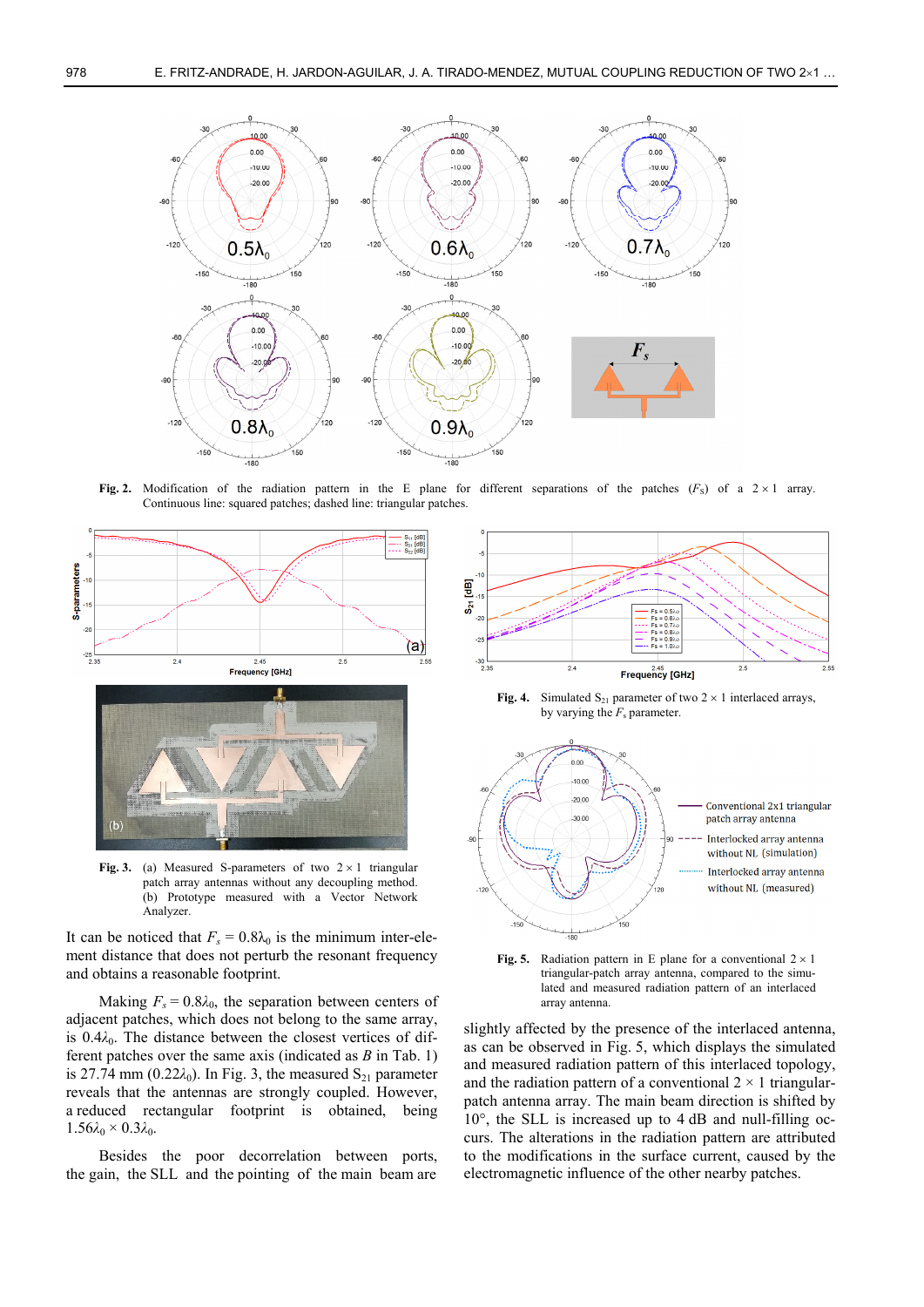Rectangular and even circular patches could fit in this interlaced topology. However, using the equilateral triangular form leaves more available space to apply one or more decoupling methods between the antennas, and reduces the possibility of overlapping the structures.

# **4. Enhancing the Interlaced Arrays Performance by Using a Neutralization Line**

The neutralization line (NL), originally called "suspended line" [20], was presented to decouple two antennas with different but close central frequencies. Later, its application to decorrelate antennas of a MIMO communication system was discovered [21], [22]. Usually, those works place the conductor strip (with electric length of 180°) very close to the feed point of the antenna, or in points where the current reaches its maximum. The peak surface current of a triangular patch lies over a line which crosses the centroid of the radiator. The proposed interlaced geometry aligns the centroids of all the patches over the same line, an advantageous situation for etching the neutralization line. In the present work it was found that the effect of only one NL could attain an acceptable level of decoupling for two  $2 \times 1$  interlaced array antennas.

A microstrip line that could introduce a change of phase of 180° was designed and optimized in the FEM software. The design assumptions were: (1) there exists a pair of width and length that is optimum for a certain application [20], and (2) the distance between two adjacent patches was the maximum available space to collocate the NL. The width of the NL was fixed to 1 mm, to make a compromise between the resolution of the CNC plotter, and to avoid creating a radiating line. According to Fig. 1, the straight line that connected the same point of two adjacent patches was  $24.02$  mm long (length =  $3C$ ), then the total length of the NL had to be divided between five segments: three of the same length  $(24.02 \text{ mm}/3 = C)$  and two with other length (*E*). Using the conventional design equations of a microstrip [23], a straight line that introduces a change of phase of 180° is 38.59 mm, hence the total length of the NL (3*C*+2*E*) should be close to that value but it is affected by the changes of trajectory of the line, the fringing fields from the patches, and the discontinuity of the transition line-patch. After the optimization process, the total length of the NL was 41.4 mm.

Then the NL was placed between the innermost patches, as shown in Fig. 6. The simulator calculated small affectation on  $S_{11}$  and  $S_{22}$  parameters, and it was demonstrated by measuring the S-parameters of a prototype. The measured scattering parameters are displayed in Fig. 6.

By comparing Fig. 3 and Fig. 6, it can be noticed that the  $S_{11}$  parameter was not strongly affected, the array antenna covered a –10 dB bandwidth of 27 MHz and the center frequency had a deviation of 12 MHz to lower fre-





Fig. 6. (a) Measured S-parameters of two  $2 \times 1$  triangular patch array antennas with the NL, (b) model and the measured prototype.



**Fig. 7.** Simulated (continuous) and measured (dashed) normalized radiation pattern of the neutralized arrays.



quencies but obtaining around –30 dB at 2.45 GHz. The measured  $S_{21}$  parameter was effectively reduced from  $-7.81$  dB to  $-29.06$  dB, a diminution of 21.25 dB. Also, the  $S_{21}$  parameter remained under  $-20$  dB for all over the antenna  $S_{11} < -10$  dB bandwidth.

Radiation pattern was also measured inside an anechoic chamber and compared with the results of the FEM simulator. Figure 7 displays the radiation pattern in the E-plane for simulated and measured data. The measured gain in boresight was  $9.11$  dB, and FBR = 15.85 dB, then convergence between the simulated and measured results is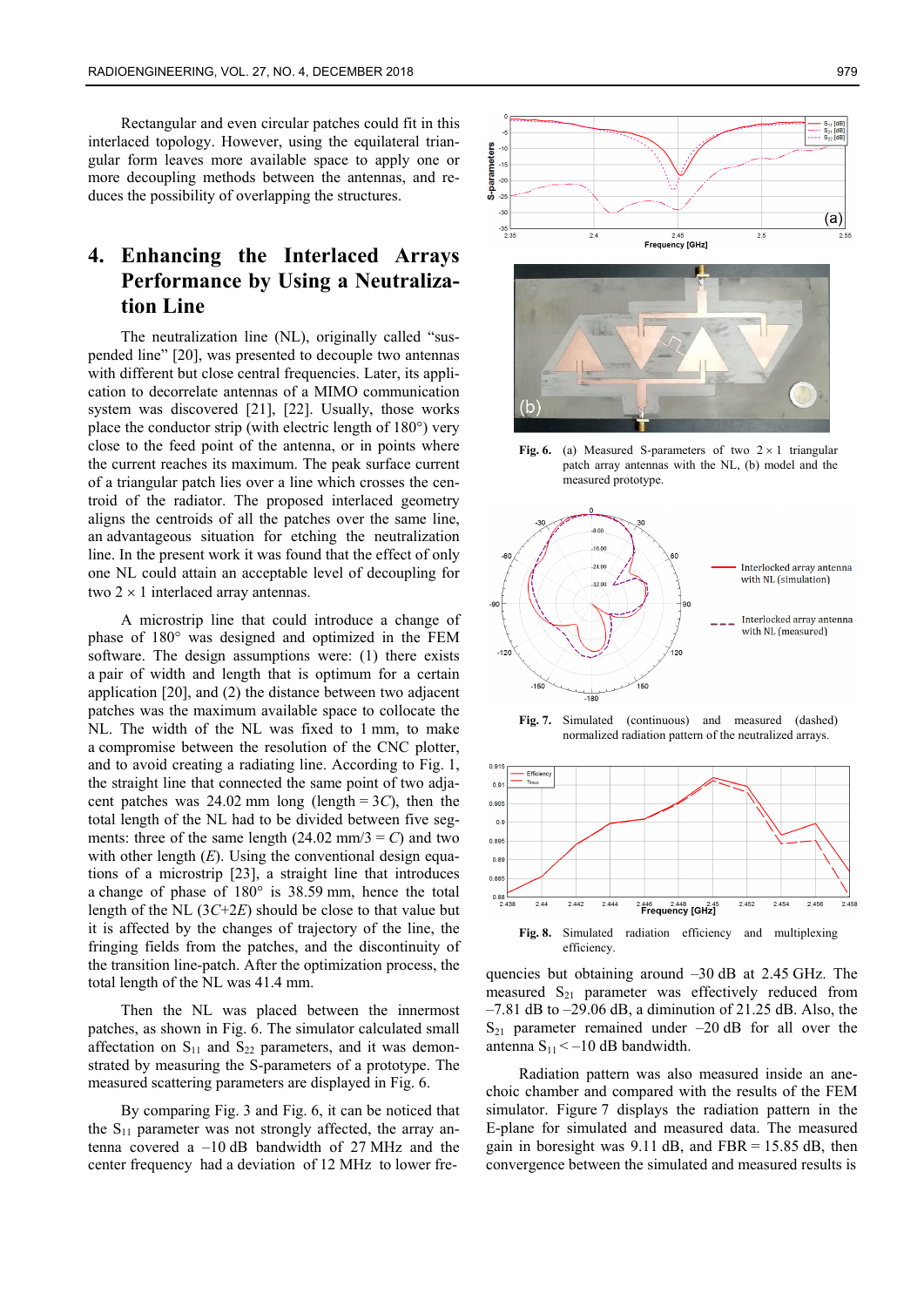| Paper        | Number of<br>radiating<br>elements | Footprint                            | <b>Decoupling</b><br>method        | $S_{ii}$<br>reduction<br>IdBl | Fractional<br>bandwidth<br>[%] | <b>Realized</b><br>peak gain<br><b>IdBil</b> | Radiation<br>efficiency<br>$(max.)$ [%] | <b>ECC</b><br>(max.) | $\eta_{\text{mu}}$<br>(max.) | $DG$ (max.)<br>[dB] |
|--------------|------------------------------------|--------------------------------------|------------------------------------|-------------------------------|--------------------------------|----------------------------------------------|-----------------------------------------|----------------------|------------------------------|---------------------|
| [25]         | 3                                  | $0.67\lambda_0 \times 0.29\lambda_0$ | Position of an-<br>tennas and slot | Not<br>reported               | > 5, 22<br>(dual band)         | 2.6, 4.35<br>(dual band)                     | 65                                      | ${}_{0.5}$           | 60                           | Not.<br>reported    |
| [26]         | 2                                  | $0.94\lambda_0 \times 0.3\lambda_0$  | <b>EBG</b> structures              | 7.01                          | 4.48                           | Not.<br>reported                             | Not reported                            | Not<br>reported      | Not<br>reported              | Not.<br>reported    |
| [27]         | $\overline{4}$                     | $0.41 \times 0.41$                   | Metalized walls<br>and strips      | 13                            | 1.6 and 0.7<br>(dual band)     | 2.7, 2.85<br>(dual band)                     | 64                                      | 0.08                 | Not<br>reported              | Not.<br>reported    |
| [28]         | 2                                  | $0.91\lambda_0 \times 0.6\lambda_0$  | Metamaterial<br>(modified SRR)     | Not<br>reported               | 115                            | Not.<br>reported                             | > 90                                    | 0.003                | Not.<br>reported             | 9.8                 |
| [29]         | $\overline{4}$                     | $1.2\lambda_0 \times 1.2\lambda_0$   | <b>EBG</b> structures              | 20                            | 3.5                            | 7.1                                          | 90                                      | 0.004                | Not<br>reported              | Not.<br>reported    |
| This<br>work | $\overline{4}$                     | $1.56\lambda_0 \times 0.3\lambda_0$  | Neutralization<br>line             | 21.25                         | 1.02                           | 9.11                                         | 91                                      | 0.015                | 90.9                         | 9.9                 |

**Tab. 2.** Comparison among the results obtained in this work and recent papers.

observed. The simulated radiation efficiency of each antenna array, including the neutralization line, varies from 88% to 91% in the –10 dB bandwidth, and is displayed in Fig. 8.

The proposed topology and the presented method of decoupling both array antennas obtain similar or better results compared to those shown in [5], [15], achieving higher gain with smaller footprint, using less radiating elements, but with an easier design and implementation.

# **5. MIMO Performance**

The effectivity of a set of antennas could be determined by their individual antenna parameters, but there are specific metrics that point out univocally if an array is suitable for a certain MIMO application. Under some circumstances, many of them can be derived from their S-parameters.

The Envelope Correlation Coefficient (*ECC*) indicates how independent the radiation patterns of the antennas in a system are. For good diversity/MIMO performance,  $\text{ECC}$  < 0.5 [24]. If the antennas have high radiation efficiency, the ECC can be approximated by (2):

$$
ECC = \frac{\left| S_{11}^{*} S_{12} + S_{21}^{*} S_{22} \right|^2}{\left(1 - \left| S_{11} \right|^2 - \left| S_{21} \right|^2 \right) \left(1 - \left| S_{22} \right|^2 - \left| S_{12} \right|^2 \right)}.
$$
 (2)

Using (2), the value of *ECC* was determined to be below 0.015 across the –10 dB bandwidth for the proposed neutralized antenna system, getting a minimum value of  $8.8 \times 10^{-5}$ . ECC versus frequency is displayed in Fig. 9.

The multiplexing efficiency  $\eta_{\text{max}}$  is the parameter that relates the total efficiency of both antennas and their correlation [25]. It is described by (3)

$$
\eta_{\text{max}} = \sqrt{\eta_1 \eta_2 (1 - ECC)}
$$
 (3)

where  $\eta_1$  and  $\eta_2$  stand for the total efficiency of antenna 1 and 2, respectively. Using (3), minimum value of 87% and maximum of 90.9% is obtained for the presented prototype.



**Fig. 9.** Simulated Envelope Correlation Coefficient.

The diversity gain (DG) can be used to describe the gain enhancement of a multi-antenna system in a combined signal over time-averaged signal-to-noise ratio [24]. A Finite Difference Time Domain (FDTD) software was used to calculate the DG of the interlaced and neutralized antenna arrays. A constant value of  $DG = 9.9$  dB was determined.

A comparison between the results presented in this paper, and the ones shown in other works can be observed in Tab. 2.

## **6. Conclusions**

A novelty setting of two interlaced antenna arrays for MIMO applications having small footprint is proposed, with enough space for applying decoupling techniques between the radiators. A study about the influence of their inter-element distance over their radiation patterns and Sparameters was conducted.

Only one neutralization line was used to decouple two  $2 \times 1$  interlaced array antennas up to  $S_{21} = -29.06$  dB, i. e. a diminution of 21.25 dB, maintaining their –10 dB bandwidth, gain, center frequency and general form of the radiation pattern. These results are competitive with those exhibited by neutralization lines used to decouple narrowband radiators, and simultaneously getting larger gain and smaller footprint, including all its main advantages over other decoupling methods: ease of design and implementation.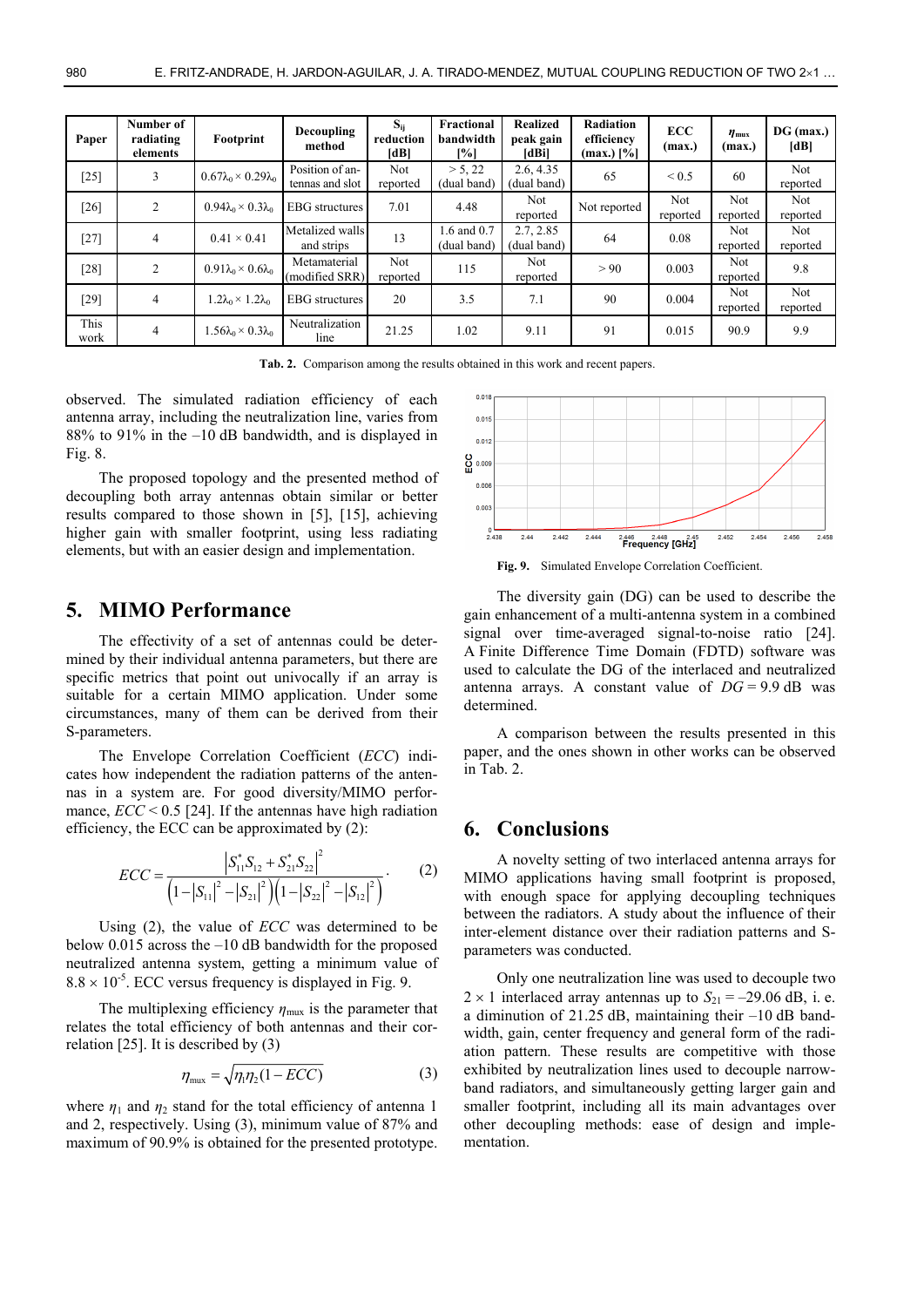The results were tested by measuring the electrical properties of two prototypes with and without the decoupling method, and there was a strong correlation between the simulated and measured ones.

Different investigations still in progress are needed to determine a general method to decouple  $N \times 1$  or even  $N \times M$  interlaced arrays.

# **References**

- [1] VAUGHAN, G., ANDERSEN, J. B. Antenna diversity in mobile communications. *IEEE Transactions on Vehicular Technology*, 1987, vol. 36, no. 4, p. 149–172. DOI: 10.1109/T-VT.1987.24115
- [2] ZHAO, J., LI, Y., SUN, G. The effect of mutual coupling on capacity of 4-element squared antenna array MIMO systems. In *IEEE 5th International Conference on Wireless Communications, Networking and Mobile Computing*. Beijing (China), 2009, p. 1–4. DOI: 10.1109/WICOM.2009.5301788
- [3] ZHANG, S., PEDERSEN, G. F. Mutual coupling reduction for UWB MIMO antennas with a wideband neutralization line. *IEEE Antennas and Wireless Propagation Letters*, 2015, vol. 15, p. 166–169. DOI: 10.1109/LAWP.2015.2435992
- [4] ABDULLAH, M., BAN, Y.-L., KANG, K., et al. Compact fourport MIMO antenna system at 3.5 GHz. In *2017 IEEE 2nd Advanced Information Technology, Electronic and Automation Control Conference (IAEAC)*. Chongqin (China), 2017. DOI: 10.1109/IAEAC.2017.8054098
- [5] NIRMAL, P., NANDGAONKA, A. B., NALBALWA, S. L. A MIMO antenna: Study on reducing mutual coupling and improving isolation. In *IEEE International Conference on Recent Trends in Electronics Information Communication Technology (RTEICT)*. Bagalore (India), May, 2016, p. 1736–1740. DOI: 10.1109/RTEICT.2016.7808131
- [6] LIU, Z., SHI, Y., SHI, D., GAO, Y. Mutual coupling reduction of a 2.6 GHz dual-element MIMO antenna system with EBG structures. In *2014 XXXIth URSI General Assembly and Scientific Symposium (URSI GASS)*. Beijing (China), 2014, p. 1–4. DOI: 10.1109/URSIGASS.2014.6929527
- [7] RADHI, A. H., AZIZ, N. A., NILAVALAN, R., et al. Mutual coupling reduction between two PIFA using uni-planar fractal based EBG for MIMO application. In *2016 Loughborough Antennas & Propagation Conference (LAPC)*. Loughborough (United Kingdom), 2016, p. 1–5. DOI: 10.1109/LAPC.2016.7807564
- [8] FARAHANI, M., ZAID, J., DENIDNI, T. A., AKBARI, M., et al. Mutual coupling reduction in millimeter-wave MIMO dielectric resonator antenna using metamaterial polarization rotator wall. In *2017 IEEE International Symposium on Antennas and Propagation & USNC/URSI National Radio Science Meeting*. San Diego (USA), 2017, p. 1261–1262. DOI: 10.1109/APUSNCURSINRSM.2017.8072673
- [9] LI, Q., FERESIDIS, A. P. Reduction of mutual coupling between compact MIMO antennas arrays. In *2010 Loughborough Antennas & Propagation Conference.* Loughborough (United Kingdom), 2010, p. 277–280. DOI: 10.1109/LAPC.2010.5666191
- [10] SOLTANI, S., LOTFI, P., MURCH, R. D. Design of compact dual-band dual-port WLAN MIMO antennas using slots. In *2015 IEEE International Symposium on Antennas and Propagation & USNC/URSI National Radio Science Meeting*. Vancouver (Canada), 2015, p. 924–925. DOI: 10.1109/APS.2015.7304849
- [11] ELFERGANI I. T. E., HUSSAINI, A. S., RODRIGUEZ, J., et al. Compact and closely spaced tunable printed F-slot multiple-input–

multiple-output antenna system for portable wireless applications with efficient diversity. *IET Science, Measurement & Technology*, 2014, vol. 8, no. 6, p. 359–369. DOI: 10.1049/iet-smt.2013.0276

- [12] TALUJA, P. S., HUGHES, B. L. Diversity limits of compact broadband multi-antenna systems. *IEEE Journal on Selected Areas in Communications*, 2013, vol. 31, no. 2, p. 326–337. DOI: 10.1109/JSAC.2013.130219
- [13] FARSI, S., ALIAKBARIAN, H., SCHREURS, D., et al. NAUWE-LAERS B., et al. Mutual coupling reduction between planar antennas by using a simple microstrip U-section. *IEEE Antennas and Wireless Propagation Letters*, 2012, vol. 11, p. 1501–1503. DOI: 10.1109/LAWP.2012.2232274
- [14] MAK, A. C. K., ROWELL, C. R., MURCH, R. D. Isolation enhancement between two closely packed antennas. *IEEE Transactions on Antennas and Propagation*, 2008, vol. 56, no. 11, p. 3411–3419. DOI: 10.1109/TAP.2008.2005460
- [15] GHALOUA, A., ZBITOU, J., LATRACH, M., EL ABDELLAOUI L., et al. Mutual coupling reduction and miniaturization arrays antennas using new structure of EBG. In *2017 International Conference on Wireless Technologies, Embedded and Intelligent Systems (WITS)*. Fez (Morocco), 2017, p. 1–5. DOI: 10.1109/WITS.2017.7934593
- [16] BALANIS, C. A. *Antenna Theory: Analysis and Design*. 4<sup>th</sup> ed. New Jersey (USA): John Wiley & Sons, 2016 ISBN: 9781118642061
- [17] KHRAISAT, Y. S. H., OLAIMAT, M. M. Comparison between rectangular and triangular patch antennas array. In *2012 19th International Conference on Telecommunications (ICT)*. Jounieh (Lebanon), 2012, p. 1–5. DOI: 10.1109/ICTEL.2012.6221265
- [18] HANNACHI, C., TATU, S. O. Performance comparison of 60 GHz printed patch antennas with different geometrical shapes using miniature hybrid microwave integrated circuits technology. *IET Microwaves, Antennas & Propagation*, 2017, vol. 11, no. 1, p. 106–112. DOI: 10.1049/iet-map.2015.0720
- [19] LEVINE, E., MALAMUD, G., SHTRIKMAN, S., TREVES, D. A study of microstrip array antennas with the feed network. *IEEE Transactions on Antennas and Propagation*, 1989, vol. 37, no. 4, p. 426–434. DOI: 10.1109/8.24162
- [20] DIALLO, A., LUXEY, C., LE THUC, P., STARAJ, R., et al. Study and reduction of the mutual coupling between two mobile phone PIFAs operating in the DCS1800 and UMTS bands. *IEEE Transactions on Antennas and Propagation*, 2006, vol. 54, no. 11, p. 3063–3074. DOI: 10.1109/TAP.2006.883981
- [21] LIN, S.-Y., LIU, I.-H. Small inverted-U loop antenna for MIMO applications. *Progress In Electromagnetics Research C*, 2013, vol. 34, p. 69–84. DOI: 10.2528/PIERC12082901
- [22] MALVIYA, L., PANIGRAHI, R. K., KARTIKEYAN, M. V. MIMO antennas with diversity and mutual coupling reduction techniques: a review. *International Journal of Microwave and Wireless Technologies*, May 2017, vol. 9, no. 8, p. 1763–1780. DOI: 10.1017/S1759078717000538
- [23] HONG, J.-S., LANCASTER, M. J. *Microstrip Filters for RF/Microwave Applications*. New York (USA): John Wiley & Sons, 2001, p. 79–81. ISBN: 0-89006-513-6
- [24] CHEN, Z. N., LIU, D., NAKANO, H., QING, X., ZWICK, TH. (eds). *Handbook of Antenna Technologies*. 1<sup>st</sup> ed. Singapore (Singapore): Springer Singapore, 2016. ISBN: 9789814560436
- [25] ANDÚJAR, A. ANGUERA, J. MIMO multiband antenna system combining resonant and nonresonant elements. *Microwave and Optical Technology Letters*, 2014, vol. 56, no. 5, p. 1076–1084. DOI: 10.1002/mop.28282
- [26] BHAVARTHE, P. P., RATHOD, S. S., REDDY, K. T. V. Mutual coupling reduction in patch antenna using Electromagnetic Band